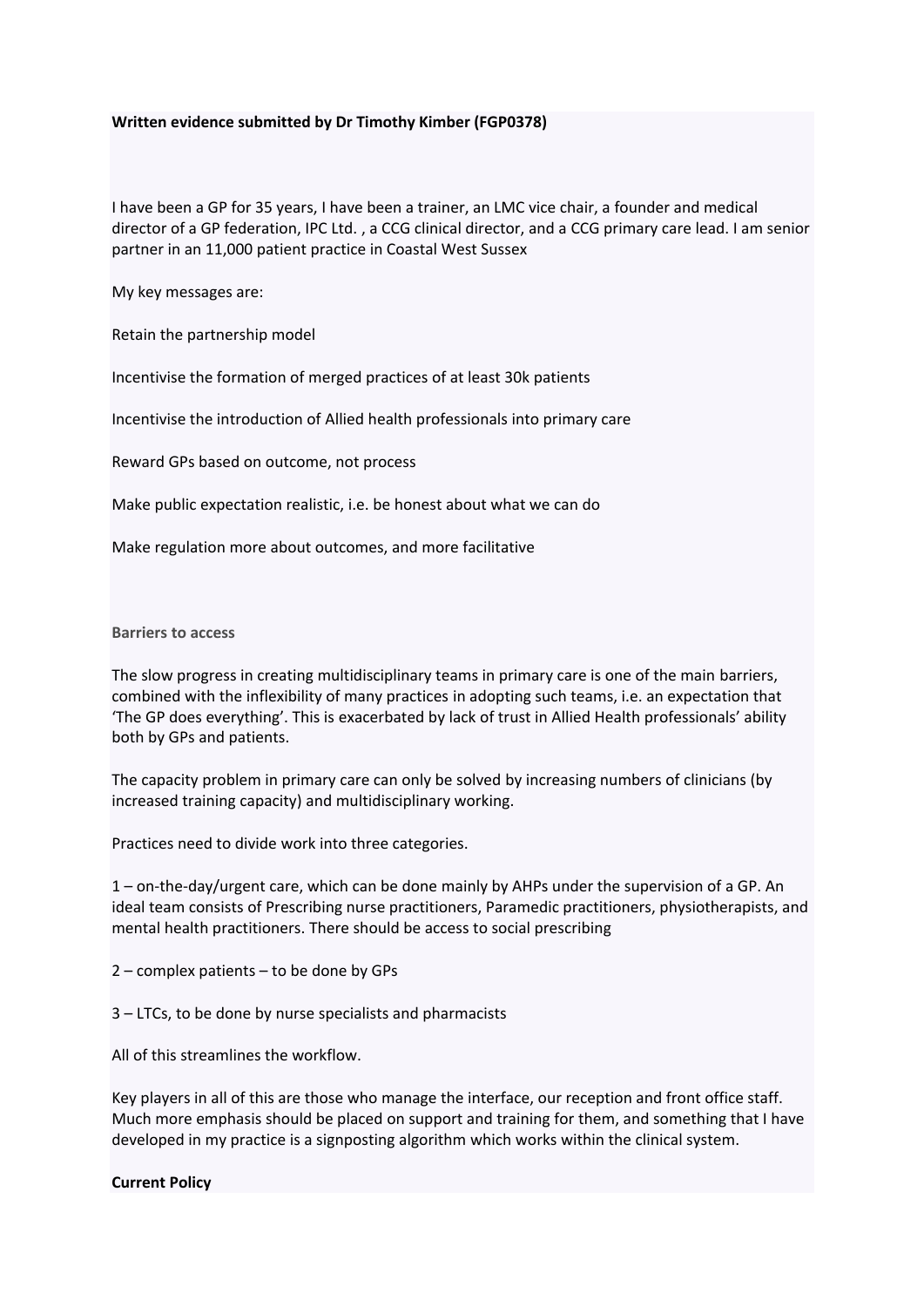Current policy largely fails to address the problems above because mechanisms for moving AHPs into primary care teams are too cumbersome, and confusion still reigns over the status of PCNs and the mechanisms for employment. Policy should move swiftly towards incentivising practices to merge into super practices of at least 30,000 patients.

This will provide the basis for a new partnership model where the actual number of partners may be relatively smaller than we are used to, but provides a more stable basis for partnership, with more assured business continuity. It also provides a new career structure for primary care, and whereby we could see AHPs and managers all becoming partners in such a model (as in my practice).

These super practices should become the umbrella organisations for community nurses and tier one mental health workers, moving these AHPs from community trusts, which have largely failed to deliver good services in the last decade.

These efficient integrated primary care teams will greatly reduce the need for patients to seek help from providers who are less qualified and able efficiently to deal with their problems, eg A&E, OOH services

We favour the personal list system. The 'Named GP' system stands or fails depending on whether this is an administrative exercise or a true reflection of a personal list system. A true personal list system ensures continuity but does not necessarily mean that the GP does everything (see above). A personal list system can be combined with an 'on-the-day' service for more minor and immediate problems

## **Challenges for primary care**

General practice needs to offer an attractive career structure to aspiring new GPs. Flexibility and variety will be key to this.

If the government is truly willing to consider a revised partnership model, there needs to be a sustained campaign to portray General practice in a positive light.

Patient expectation is a huge problem. In a service that is free at the point of use, without responsible use of the service, it is almost inevitable that with changing societal attitudes, the NHS will collapse. Something has to be done to educate service users that the NHS is not an unlimited resource and waiting for treatment is inevitable. My staff start to feel guilty when routine appointments are not available for 2 weeks.

Rural practice presents a particular challenge, and we must ensure that the benefits that can easily be brought about by economies of scale in urban practice can also be facilitated in rural areas.

Incentivisation pf practices in future should focus much more on outcome than process. Currently, QOF, CQC, and all regulation is perceived as a threat rather than a facilitation. As far as I am aware, CQC has singularly failed to demonstrate that it has ANY positive effect on outcomes, i.e. improving our patients health. This must change.

If integrated care systems are to succeed, super practices (rather than PCNs) which encompass all of what is currently 'community care' and tier 1 mental health services, must be seen as key players,